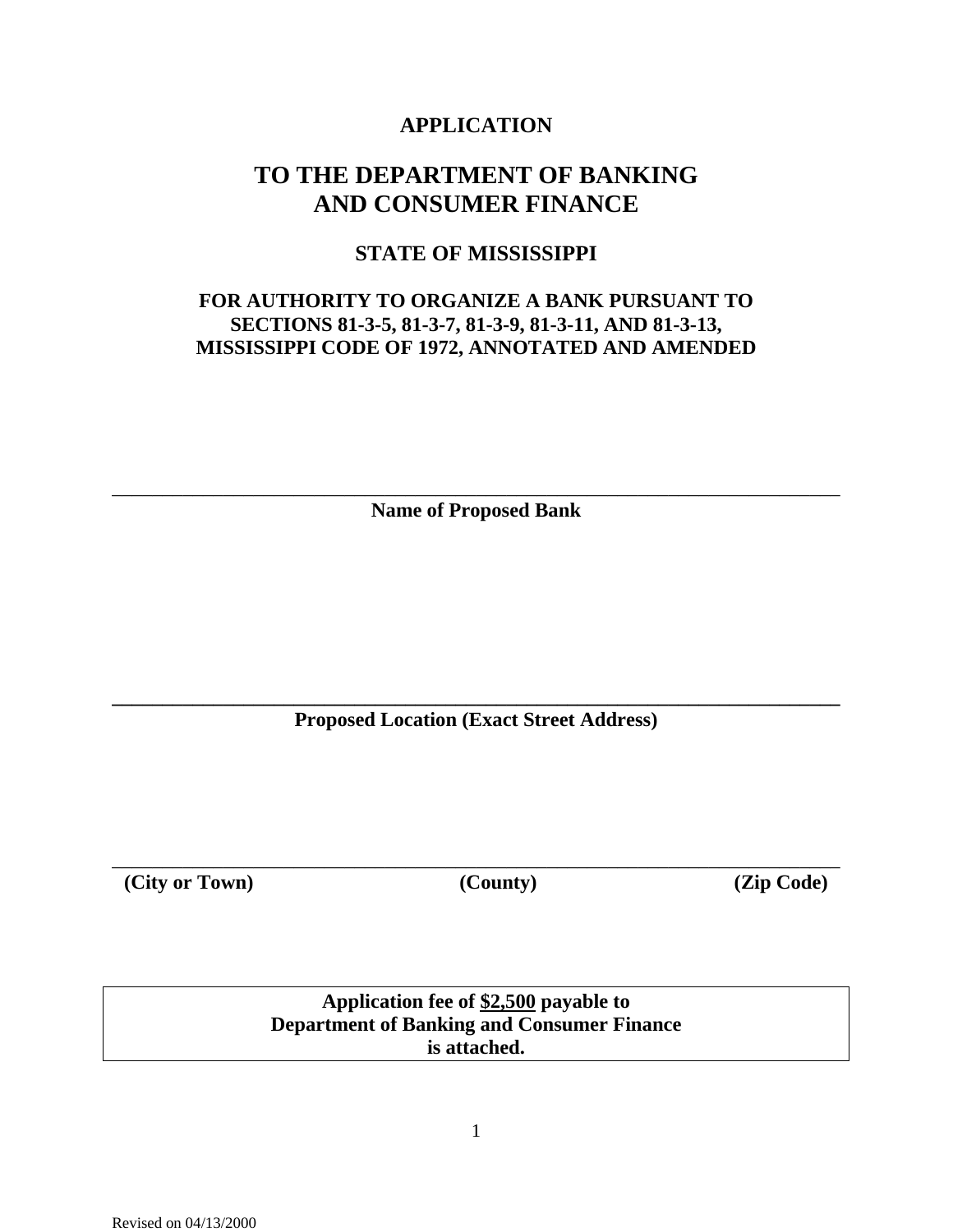# **GENERAL INFORMATION AND INSTRUCTIONS**

Prior to preparing and submitting an application, it is suggested that the Applicants read carefully and familiarize themselves with Sections 81-1-3, 81-3-5, 81-3-7, 81-3-11 and 81-3-13, Mississippi Code of 1972, Annotated and Amended, which govern the processing of applicants for new banks.

Prior to submitting application, incorporators shall compare the proposed name with the names of existing financial institutions in Mississippi to determine that the proposed name is not so similar as to cause confusion with the names of existing financial institutions in Mississippi.

If more space is needed, please attach additional sheets.

Submit the original and six (6), all hand signed, of all parts of the application in 8.5 X 11 format to:

> **Commissioner Department of Banking and Consumer Finance State of Mississippi Post Office Box 12129 Jackson, Mississippi 39236-2129**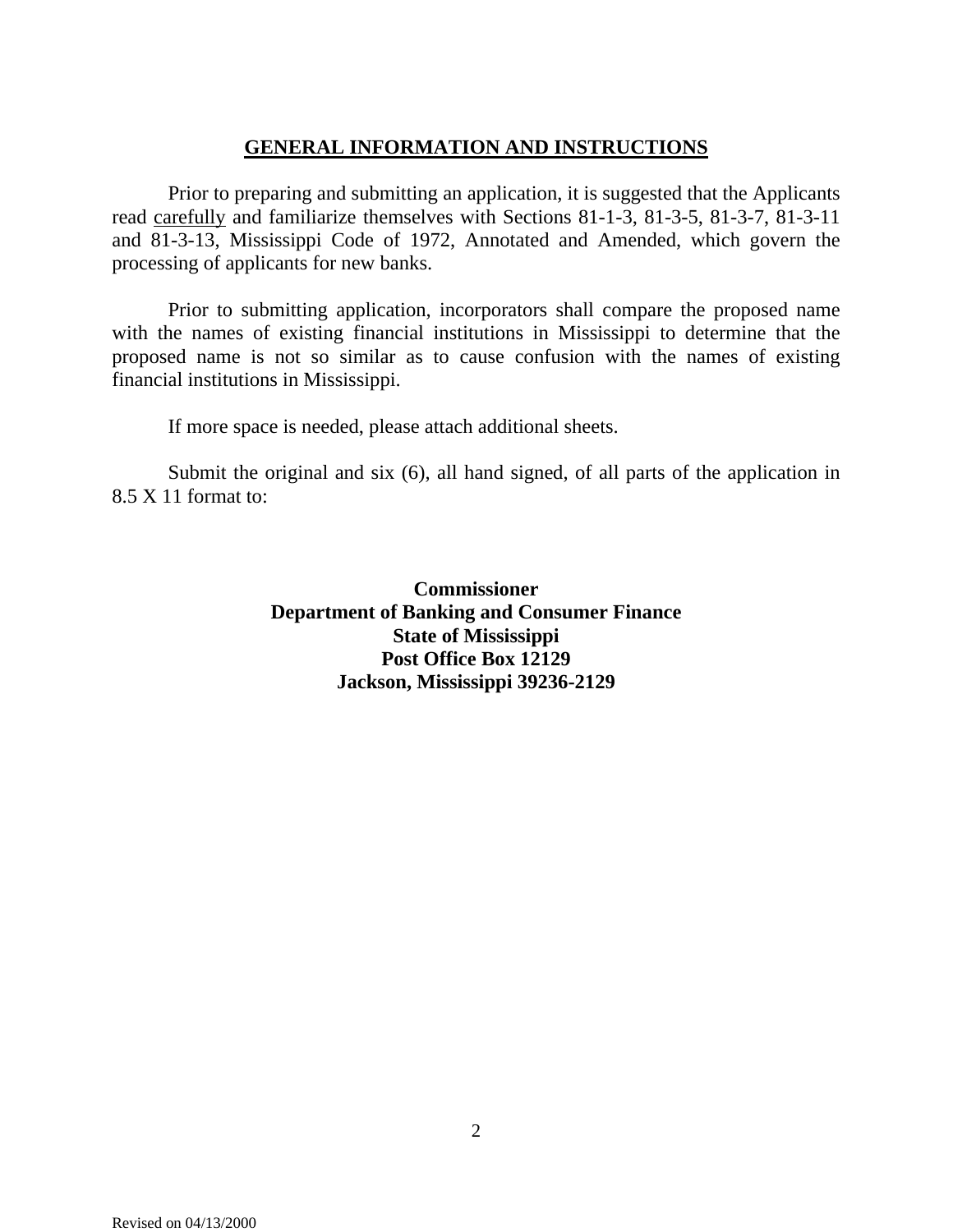# **NAME OF INCORPORATORS**

\_\_\_\_\_\_\_\_\_\_\_\_\_\_\_\_\_\_\_\_\_\_\_\_\_\_\_\_\_ \_\_\_\_\_\_\_\_\_\_\_\_\_\_\_\_\_\_\_\_\_\_\_\_\_\_\_\_ \_\_\_\_\_\_\_\_\_\_\_\_\_\_\_\_\_\_\_\_\_\_\_\_\_\_\_\_\_ \_\_\_\_\_\_\_\_\_\_\_\_\_\_\_\_\_\_\_\_\_\_\_\_\_\_\_\_

\_\_\_\_\_\_\_\_\_\_\_\_\_\_\_\_\_\_\_\_\_\_\_\_\_\_\_\_\_ \_\_\_\_\_\_\_\_\_\_\_\_\_\_\_\_\_\_\_\_\_\_\_\_\_\_\_\_

\_\_\_\_\_\_\_\_\_\_\_\_\_\_\_\_\_\_\_\_\_\_\_\_\_\_\_\_\_ \_\_\_\_\_\_\_\_\_\_\_\_\_\_\_\_\_\_\_\_\_\_\_\_\_\_\_\_

\_\_\_\_\_\_\_\_\_\_\_\_\_\_\_\_\_\_\_\_\_\_\_\_\_\_\_\_\_ \_\_\_\_\_\_\_\_\_\_\_\_\_\_\_\_\_\_\_\_\_\_\_\_\_\_\_\_

 (hereinafter referred to as Applicants), hereby apply to the Department of Banking and consumer Finance (hereinafter referred to as Department), pursuant to Section 81-3-13, Mississippi Code of 1972, Annotated and Amended, for authority to organize and operate

> (Name of Proposed Bank) (hereinafter referred to as bank)

### **The following Exhibits are submitted as part of this application:**

 EXHIBIT A – Public Convenience and Necessity EXHIBIT B – Reasonable Promise of Successful Operation EXHIBIT C – Capital Structure EXHIBIT D – Directors and Officers EXHIBIT E – Banking House Quarters EXHIBIT F – Proposed Articles of Incorporation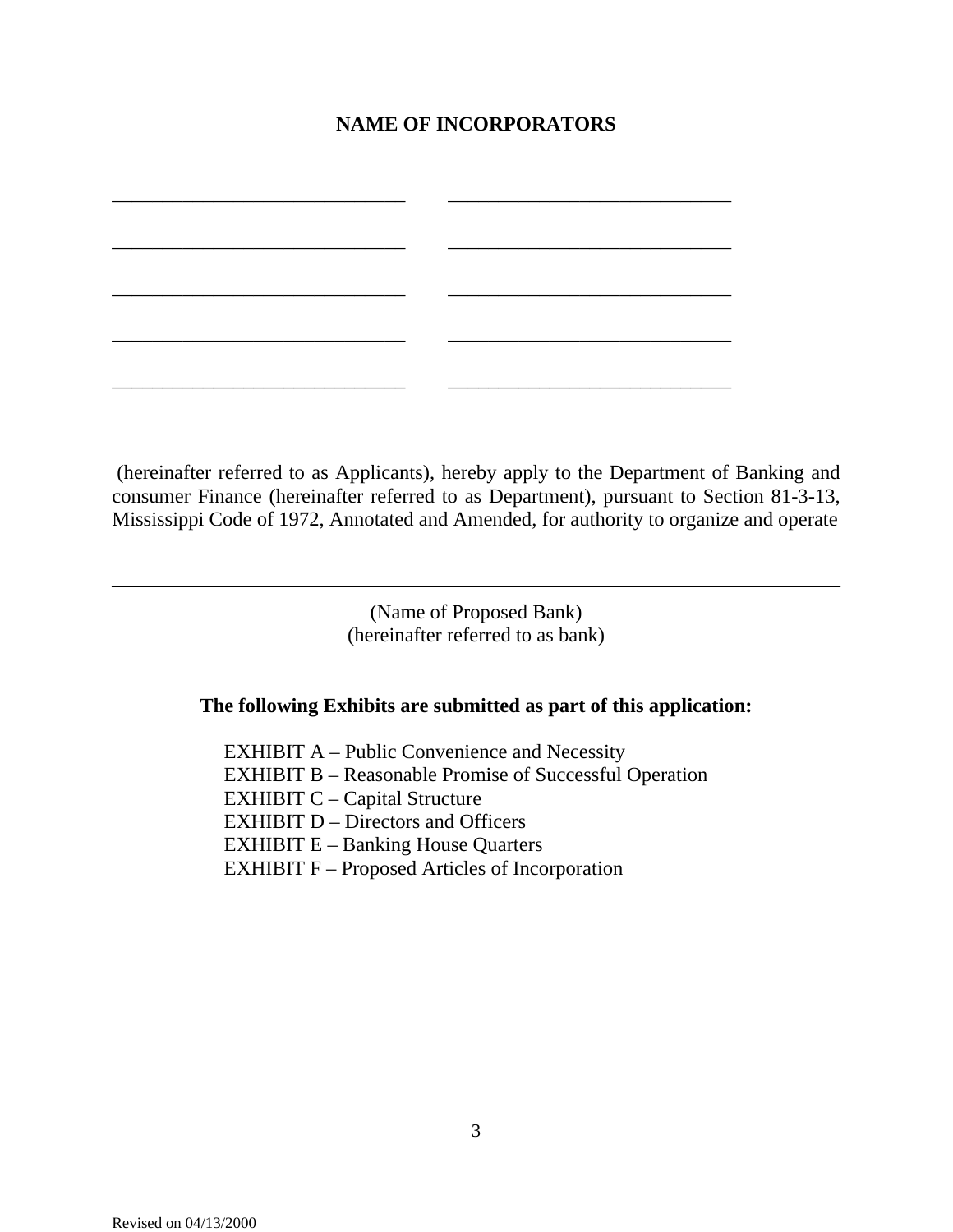## **CERTIFICATE**

 The applicants hereby certify that the information contained in this application is true and complete to the best of their knowledge and belief; further, the Applicants accept the responsibility of informing the Department promptly of any changes in the information presented herein.

|        | Executed this $\_\_\_\_\_$ day of $\_\_\_\_\_\_\_$ 20 $\_\_\_\_\_\_$ |
|--------|----------------------------------------------------------------------|
| (Name) | (Signature)                                                          |
|        |                                                                      |
|        |                                                                      |
|        |                                                                      |
|        |                                                                      |
|        |                                                                      |
|        |                                                                      |
|        |                                                                      |
|        |                                                                      |

If the Bank is to be controlled by a registered bank holding company, submit the signature and title of the holding company representative.

\_\_\_\_\_\_\_\_\_\_\_\_\_\_\_\_\_\_\_\_\_\_\_\_\_\_\_\_\_\_\_\_\_ \_\_\_\_\_\_\_\_\_\_\_\_\_\_\_\_\_\_\_\_\_\_\_\_\_\_\_\_\_\_\_\_\_\_\_

(Signature) (Title)

\_\_\_\_\_\_\_\_\_\_\_\_\_\_\_\_\_\_\_\_\_\_\_\_\_\_\_\_\_\_\_\_\_

(Holding Company)

Note: All incorporators must sign the Certificate.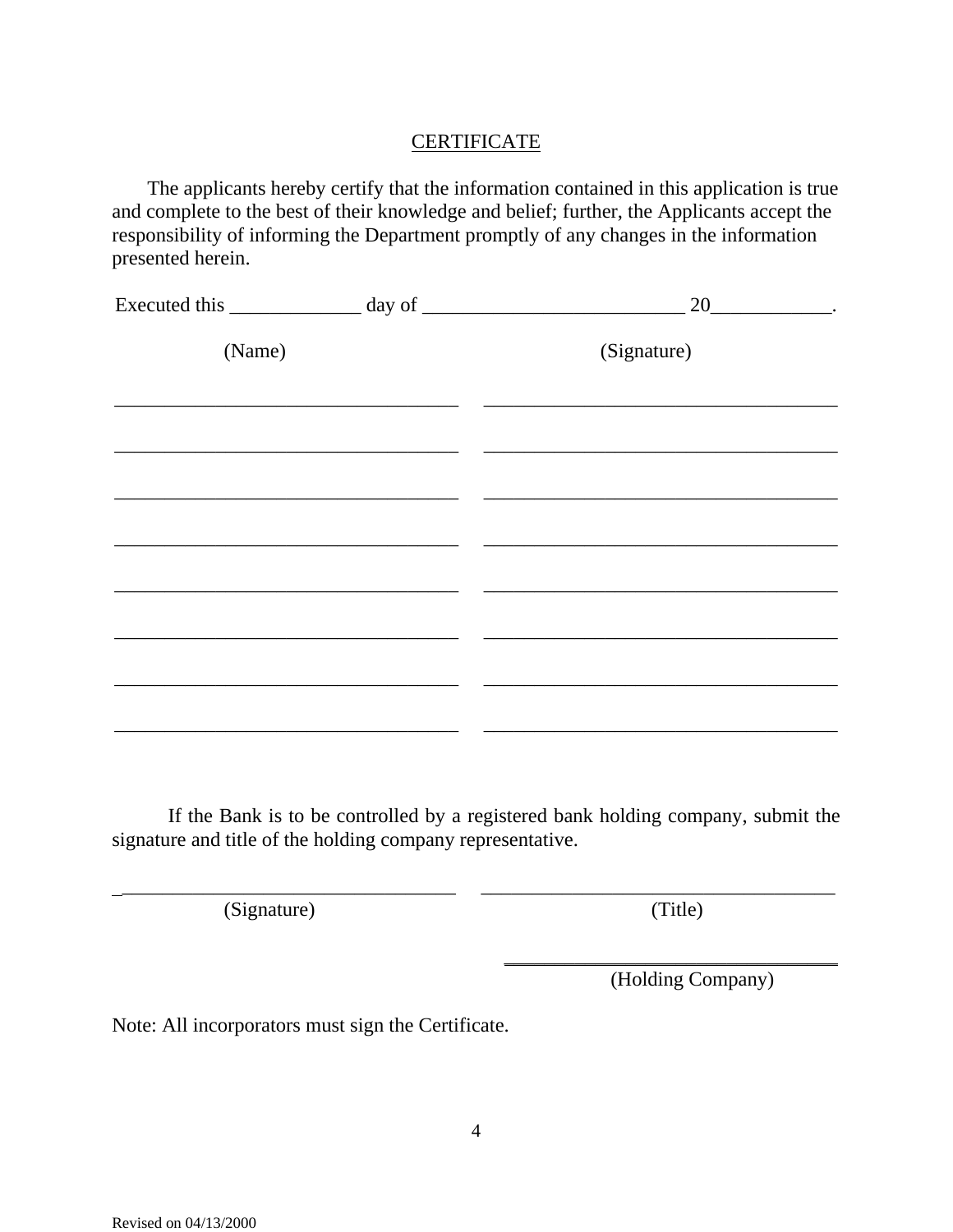# **SUMMARY FACT SHEET**

| Voting Common Capital Stock: (\$___ par value):                                         | $\frac{\text{S}}{\text{S}}$ |  |
|-----------------------------------------------------------------------------------------|-----------------------------|--|
| (Number shares authorized: _______)<br>(Number share to be issued at opening: ________) |                             |  |
| Paid-In Surplus                                                                         | $\mathbb{S}$                |  |
| <b>Undivided Profits</b>                                                                | \$                          |  |
| <b>Total Capital Accounts:</b>                                                          | \$                          |  |
| Sales Price Per Share \$                                                                |                             |  |
| Organizational Expense Fund: \$ _____________ per share: \$ ______________________      |                             |  |
|                                                                                         |                             |  |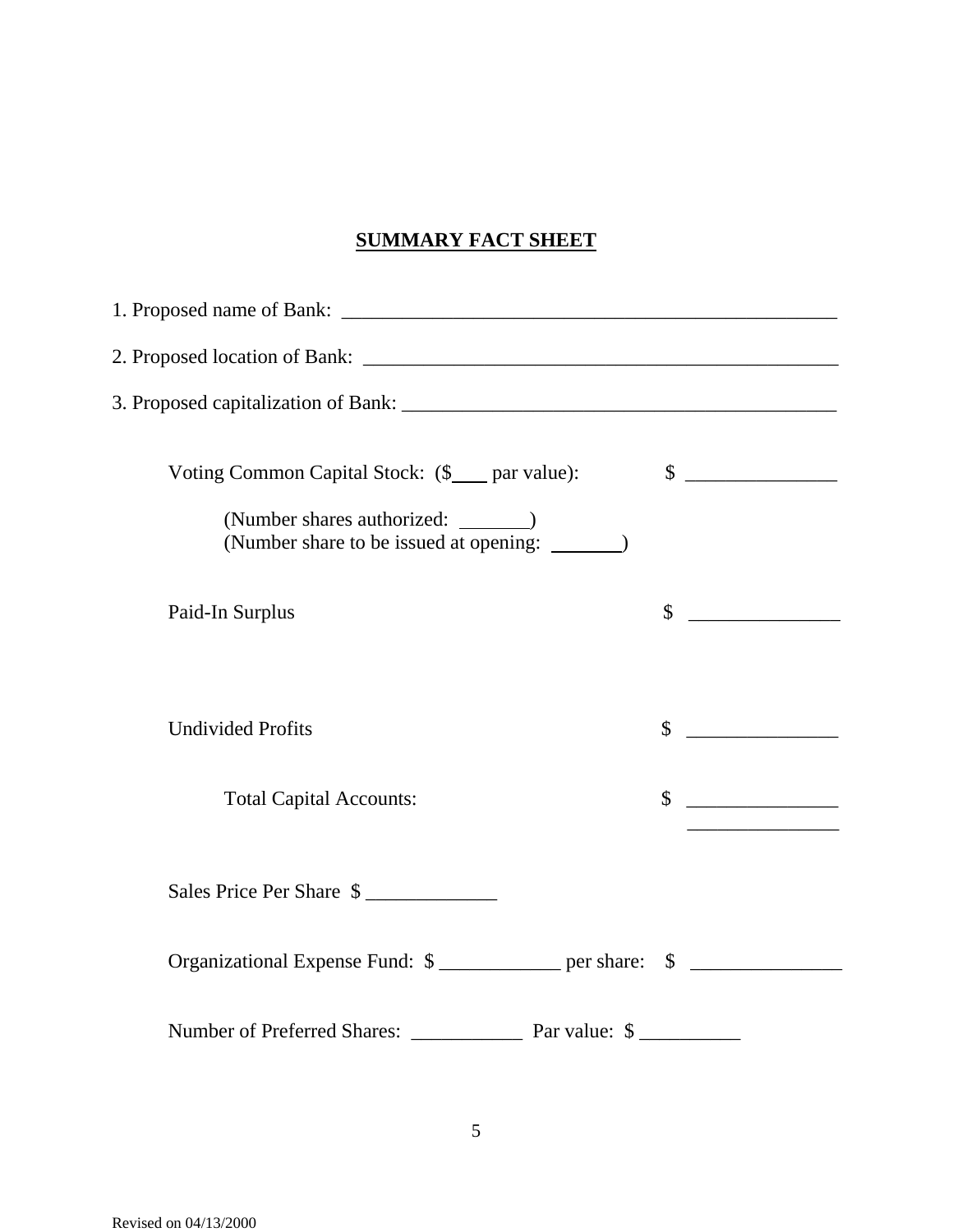### 4. Proposed directors of Bank:

| (Name – Occupation) | (Address: City & State) |
|---------------------|-------------------------|
|                     |                         |
|                     |                         |
|                     |                         |
|                     |                         |
|                     |                         |
|                     |                         |
|                     |                         |
|                     |                         |
|                     |                         |
|                     |                         |



Chief Operations Officer: \_\_\_\_\_\_\_\_\_\_\_\_\_\_\_\_\_\_\_\_\_\_\_\_\_\_\_\_\_\_\_\_\_\_\_\_\_\_\_\_\_\_\_\_\_\_\_\_\_\_\_\_\_\_\_\_\_\_\_

6. Does Bank Propose to have trust powers? \_\_\_\_\_\_\_\_\_\_\_\_\_

- 7. Application has been ( ) will be ( ) filed with: the Federal Deposit Insurance Corporation ( ) the Federal Reserve Bank ( ). Date \_\_\_\_\_\_\_\_\_\_\_\_\_\_\_\_\_\_\_\_
- 8. Name, address, and telephone number of each person authorized by Applicants to receive correspondence for them: (Attach separate sheet if more space is needed)

\_\_\_\_\_\_\_\_\_\_\_\_\_\_\_\_\_\_\_\_\_\_\_\_\_\_\_\_\_\_\_\_\_\_\_\_\_\_\_\_\_\_\_\_\_\_\_\_\_\_\_\_\_\_\_\_\_\_\_\_\_\_\_\_\_\_\_\_\_\_\_\_\_\_\_\_\_\_\_\_\_\_\_

\_\_\_\_\_\_\_\_\_\_\_\_\_\_\_\_\_\_\_\_\_\_\_\_\_\_\_\_\_\_\_\_\_\_\_\_\_\_\_\_\_\_\_\_\_\_\_\_\_\_\_\_\_\_\_\_\_\_\_\_\_\_\_\_\_\_\_\_\_\_\_\_\_\_\_\_\_\_\_\_\_\_\_

\_\_\_\_\_\_\_\_\_\_\_\_\_\_\_\_\_\_\_\_\_\_\_\_\_\_\_\_\_\_\_\_\_\_\_\_\_\_\_\_\_\_\_\_\_\_\_\_\_\_\_\_\_\_\_\_\_\_\_\_\_\_\_\_\_\_\_\_\_\_\_\_\_\_\_\_\_\_\_\_\_\_\_

\_\_\_\_\_\_\_\_\_\_\_\_\_\_\_\_\_\_\_\_\_\_\_\_\_\_\_\_\_\_\_\_\_\_\_\_\_\_\_\_\_\_\_\_\_\_\_\_\_\_\_\_\_\_\_\_\_\_\_\_\_\_\_\_\_\_\_\_\_\_\_\_\_\_\_\_\_\_\_\_\_\_\_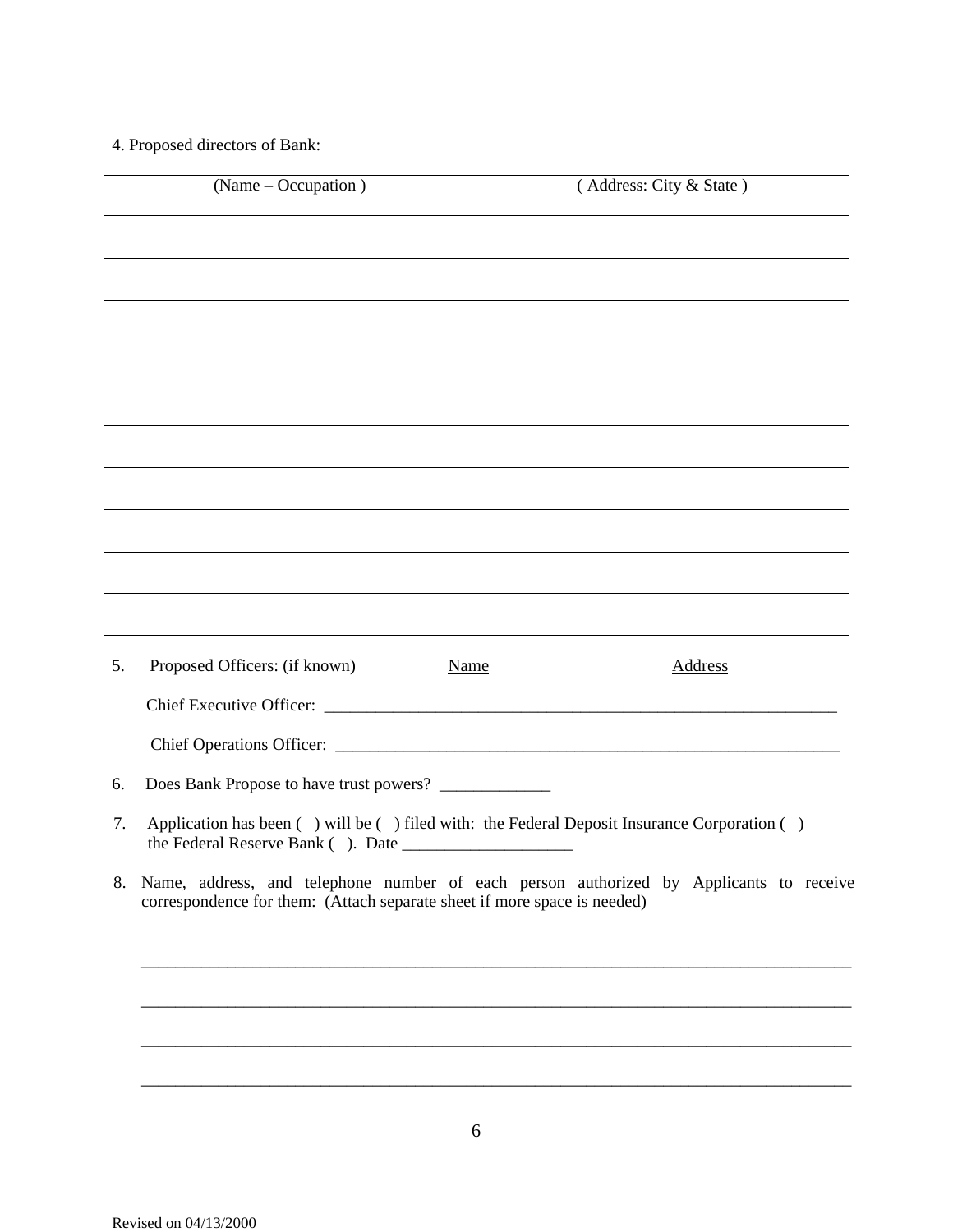# **EXHIBIT A**

# **PUBLIC CONVENIENCE AND NECESSITY (Section 81-3-13 (1), MS Code of 1972, Annotated and Amended)**

On a separate sheet of paper:

- 1. Identify the Primary Service Area (hereinafter referred to as PSA) and describe in detail how this area was delineated.
- 2. Describe in detail, to fullest extent available from public information, the following for each Banking office in and near the PSA:
	- (a) The breadth of services offered by the above institutions.
	- (b) The interest rates charged by them on various types of loans.
	- (c) The service charges assessed by them on demand deposit accounts, if offered.
	- (d) Their charges for other services, such as safe deposit boxes.
	- (e) Their hours of business, including drive-in and automated facilities.
	- (f) In general, note any substantial deficiencies of services offered in or near the PSA.
- 2. Describe the generally-known nature and extent of any affiliation, with each other, of existing banks located in and near the PSA.
- 3. Relating to Item 2 above, describe how Bank will compare to existing financial institutions insofar as breadth of services, prices, interest rates, and hours are concerned. In particular, specify any new services which will be offered by Bank that are not already offered at all, or to an adequate degree, by financial institutions in or near the PSA.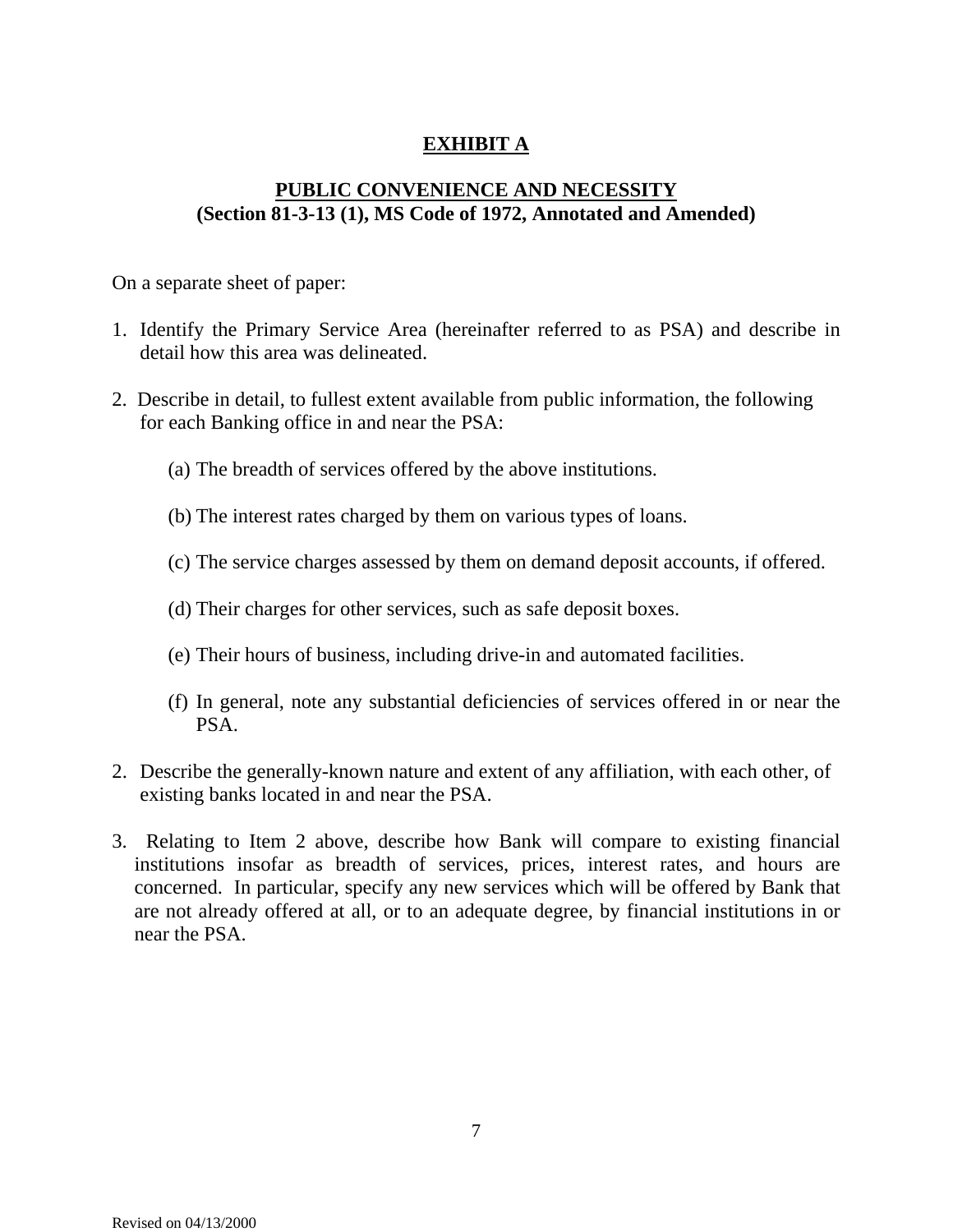## **EXHIBIT B**

### **REASONABLE PROMISE OF SUCCESSFUL OPERATION**

### **(Section 81-3-13(1), Mississippi Code of 1972, Annotated and Amended)**

- 1. Describe the business activity in and near the PSA, indicating the types of commercial and industrial facilities operating in the area. Indicate the source of information in every instance.
- 2. Describe in detail new and planned business developments in and near the PSA, the current status of such projects, and their anticipated completion dates. Indicate the source of information in every instance.
- 3. Where, in your opinion, do the PSA residents and businesses presently bank? Do you feel that many would switch to Bank and, if so, why?
- 4. What will be the main source of Bank's deposits base? Why do you feel that local conditions assure reasonable promise of successful operation for Bank as well as for the banks already established in the area?
- 5. Estimate the deposit projections for Bank during each of the first three years of operation. Explain in detail the methods by which such projections were made, including the underlying assumptions.
- 6. What are the earnings projections for Bank during each of the first three years of operation? Explain in detail the methods by which such projections were made, including the underlying assumptions.

In addition to the information requested above, the Department has prepared tables with instructions (attached hereto) to be used for submitting certain data that are needed for the evaluation of de novo bank applications with regard to Reasonable Promise of Successful Operation.

The applicant is in no way limited to the data these tables will provide but may submit, as a supplement, any information that it feels would be pertinent.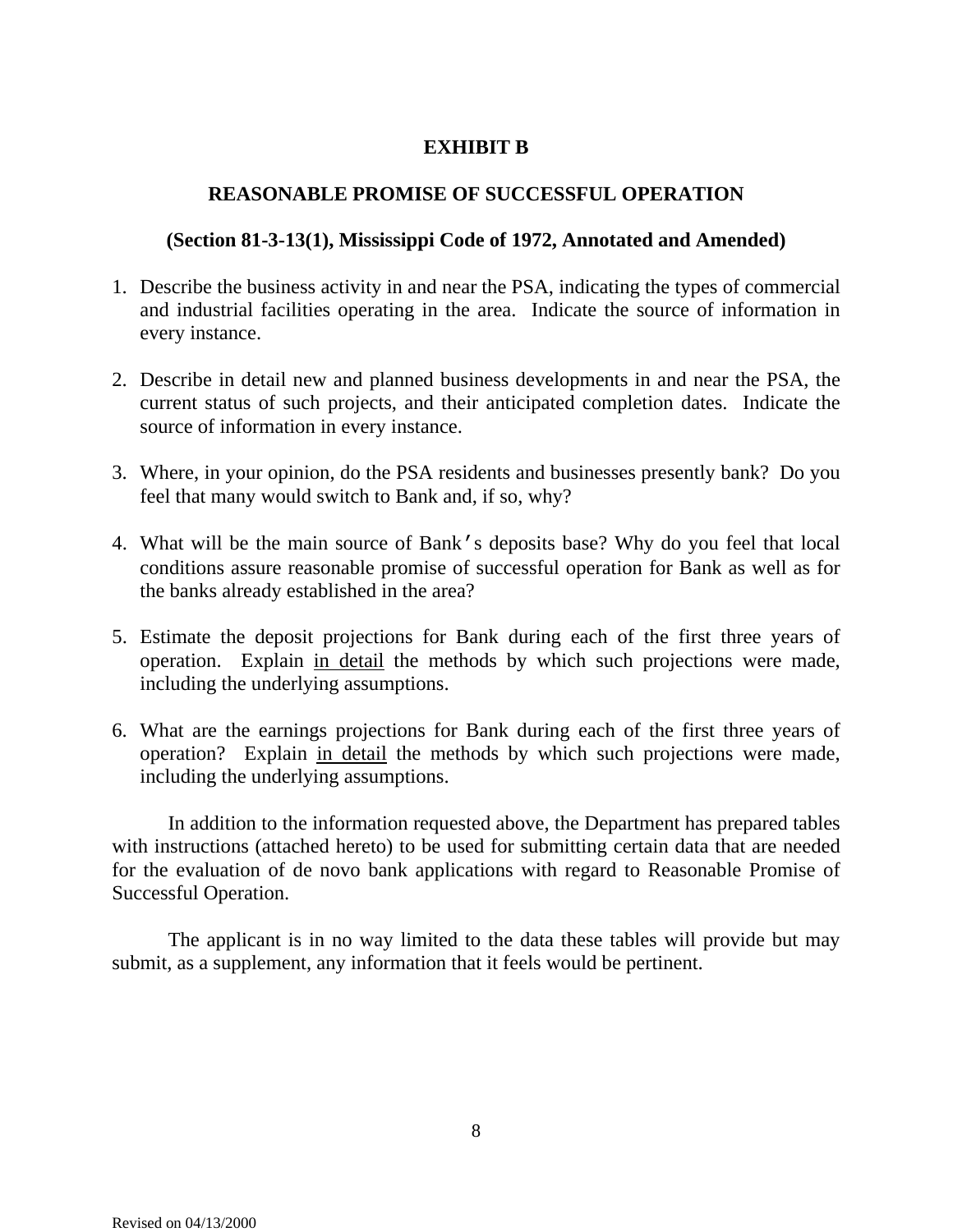### **EXHIBIT B - TABLE 1 - BANK DEPOSIT DATA**

Columnar headings are self-explanatory except Type Office - show MO for main office and BO for branch office. Copy as many pages as you will need. Caption and list in the following order:

(1) Bank offices in PSA - Opened (sub-total deposits in PSA)

(2) County (Show total deposits for County as comparison)

(3) Mississippi (Show total deposits for State for comparison)

(4) Bank offices in PSA - Approved/Unopened (no deposits)

(5) Bank offices in PSA - Pending Approval/Denial (no deposits)

### **EXHIBIT B - TABLE 2 - POPULATION DATA**

(1) Based on the Last Federal Census

 On this exhibit, list population figures for all areas and the latest year for which population estimates are available for the above sources. PSA population may have to be estimated; if so, indicate methodology used. Blank lines are to be used to list municipalities that are wholly or partially in the PSA. Municipalities that are listed in date source that are not at least partially within PSA should not be included.

### **EXHIBIT B - TABLE 3 - INCOME DATA**

A. Per Capita Personal Income

Submit Per Capita Personal Income for the last five (5) years for state and county.

B. Average (Mean) Family Income

Submit the latest average (mean) family income for the state, county and PSA cited in the latest U.S. Census. Please indicate year of census.

C. Distribution of Family Income

For the state, county and PSA, show distribution of family income during the year cited in the latest U.S. Census. Please indicate year of census.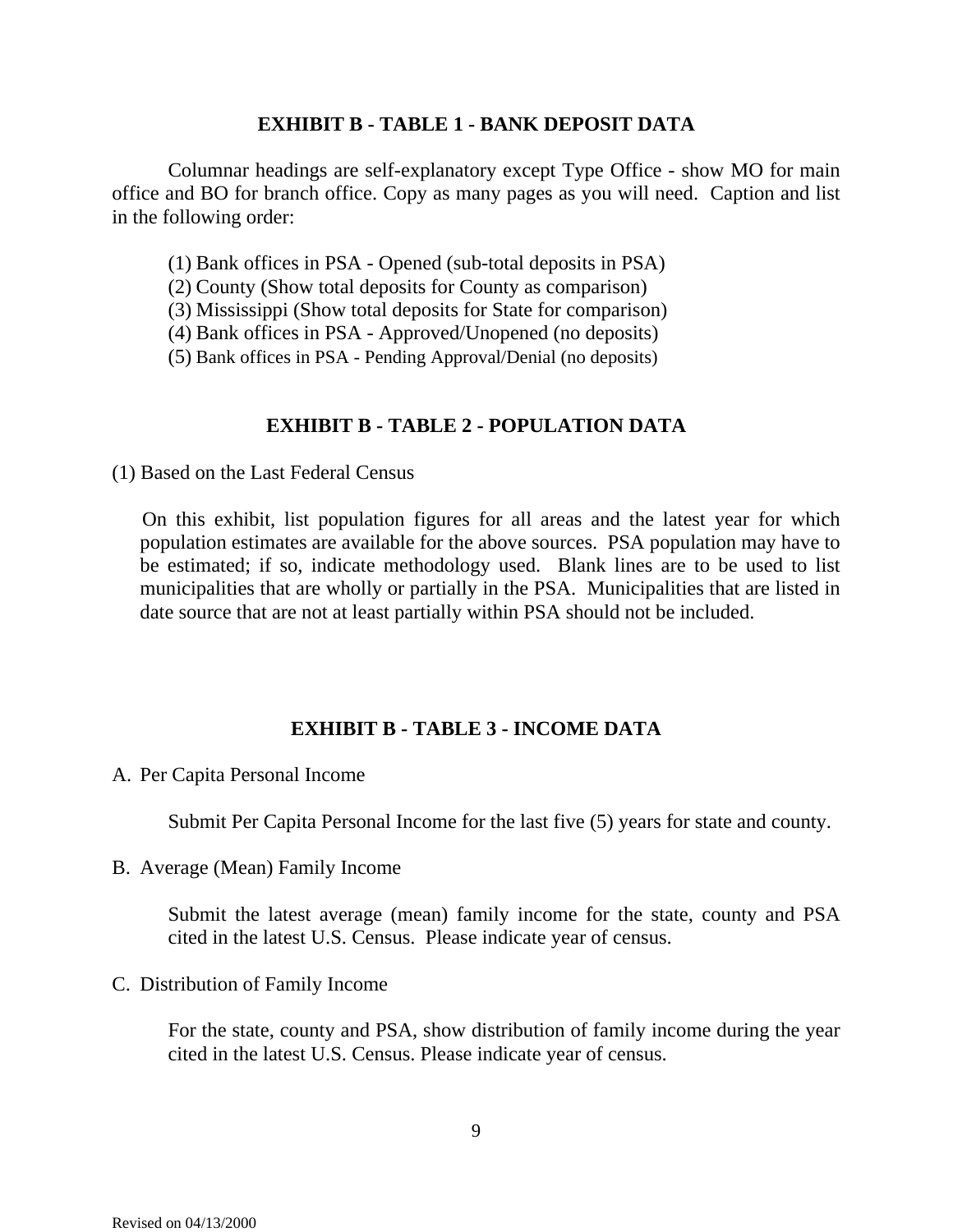### **EXHIBIT B - TABLE 4- UNEMPLOYMENT RATES**

Submit average annual unemployment rates for the state and county for the last five (5) years. Also submit state and county data for the months of the current year.

### **EXHIBIT B - TABLE 5 - NONRESIDENTIAL ACTIVITY - PSA**

List major nonresidential activity such as shopping centers and malls, (under type of activity, show larger tenants - supermarkets, department stores, etc.), colleges, hospitals, strip-type business centers, industrial plants, etc. Data source: Applicant's Field Survey.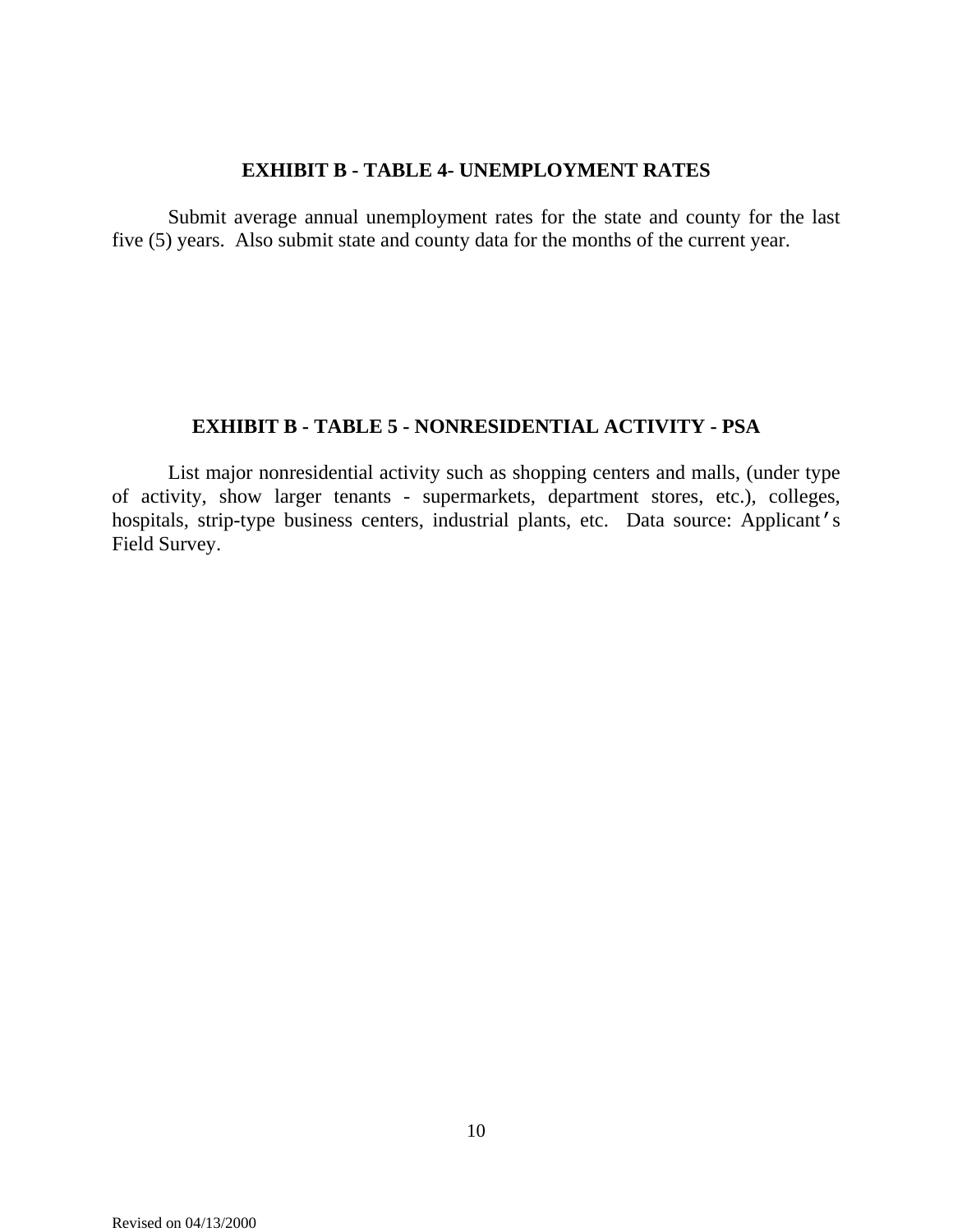### **EXHIBIT B - TABLE 1**

#### **BANK DEPOSIT DATA**

**Proposed Name: \_\_\_\_\_\_\_\_\_\_\_\_\_\_\_\_\_\_\_\_\_\_\_\_\_\_\_\_\_\_\_\_\_\_\_\_\_\_\_\_\_\_\_\_\_\_\_\_\_\_\_\_\_\_\_\_\_\_ page \_\_\_\_\_\_\_ of \_\_\_\_\_\_\_** 

|                       | Direction,                   |                              |                                                                   |         |  | <b>Deposits (in millions)</b> |        |                          |
|-----------------------|------------------------------|------------------------------|-------------------------------------------------------------------|---------|--|-------------------------------|--------|--------------------------|
| Year<br><b>Opened</b> | <b>Distance</b><br>from site | <b>Type</b><br><b>Office</b> | <b>Name of Institution and Street Address of</b><br><b>Office</b> | Mo. Yr. |  | Mo. $Yr.$                     | Change | Percent<br><b>Change</b> |
|                       |                              |                              |                                                                   | \$      |  | \$                            | \$     |                          |
|                       |                              |                              |                                                                   |         |  |                               |        |                          |
|                       |                              |                              |                                                                   |         |  |                               |        |                          |
|                       |                              |                              |                                                                   |         |  |                               |        |                          |
|                       |                              |                              |                                                                   |         |  |                               |        |                          |
|                       |                              |                              |                                                                   |         |  |                               |        |                          |
|                       |                              |                              |                                                                   |         |  |                               |        |                          |
|                       |                              |                              |                                                                   |         |  |                               |        |                          |
|                       |                              |                              |                                                                   |         |  |                               |        |                          |
|                       |                              |                              |                                                                   |         |  |                               |        |                          |
|                       |                              |                              |                                                                   |         |  |                               |        |                          |
|                       |                              |                              |                                                                   |         |  |                               |        |                          |
|                       |                              |                              |                                                                   |         |  |                               |        |                          |
|                       |                              |                              |                                                                   |         |  |                               |        |                          |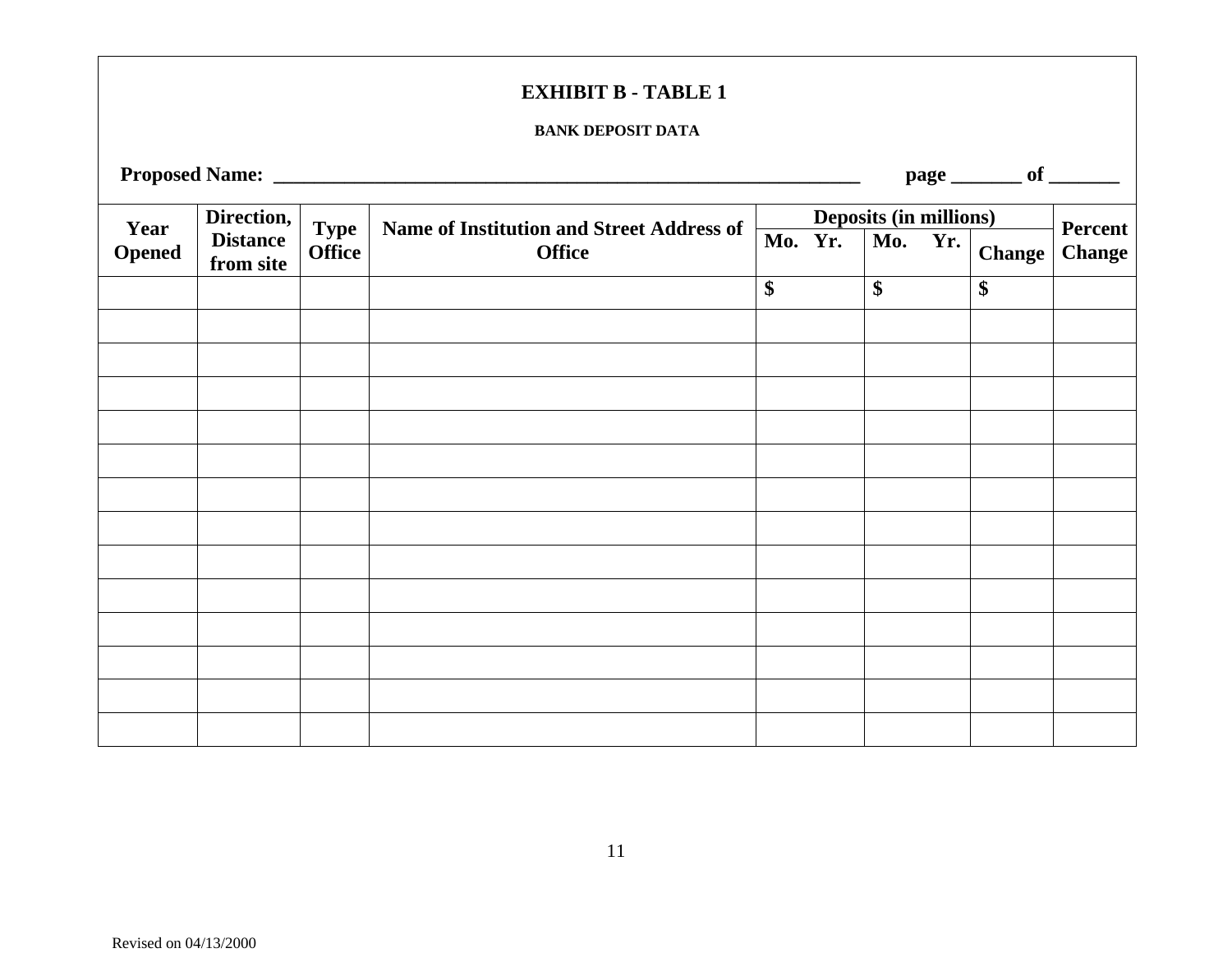### **EXHIBIT B TABLE 2**

#### **POPULATION DATA**

| page ________ of _______ |  |             |             |                                      |  |  |  |  |
|--------------------------|--|-------------|-------------|--------------------------------------|--|--|--|--|
| Area                     |  | Date $\_\_$ | Date $\_\_$ | <b>Average Annual Percent Change</b> |  |  |  |  |
| Mississippi              |  |             |             |                                      |  |  |  |  |
| County                   |  |             |             |                                      |  |  |  |  |
| Unincorporated           |  |             |             |                                      |  |  |  |  |
| <b>PSA</b>               |  |             |             |                                      |  |  |  |  |
| <b>Municipalities</b>    |  |             |             |                                      |  |  |  |  |
|                          |  |             |             |                                      |  |  |  |  |
|                          |  |             |             |                                      |  |  |  |  |
|                          |  |             |             |                                      |  |  |  |  |
|                          |  |             |             |                                      |  |  |  |  |
|                          |  |             |             |                                      |  |  |  |  |
|                          |  |             |             |                                      |  |  |  |  |
|                          |  |             |             |                                      |  |  |  |  |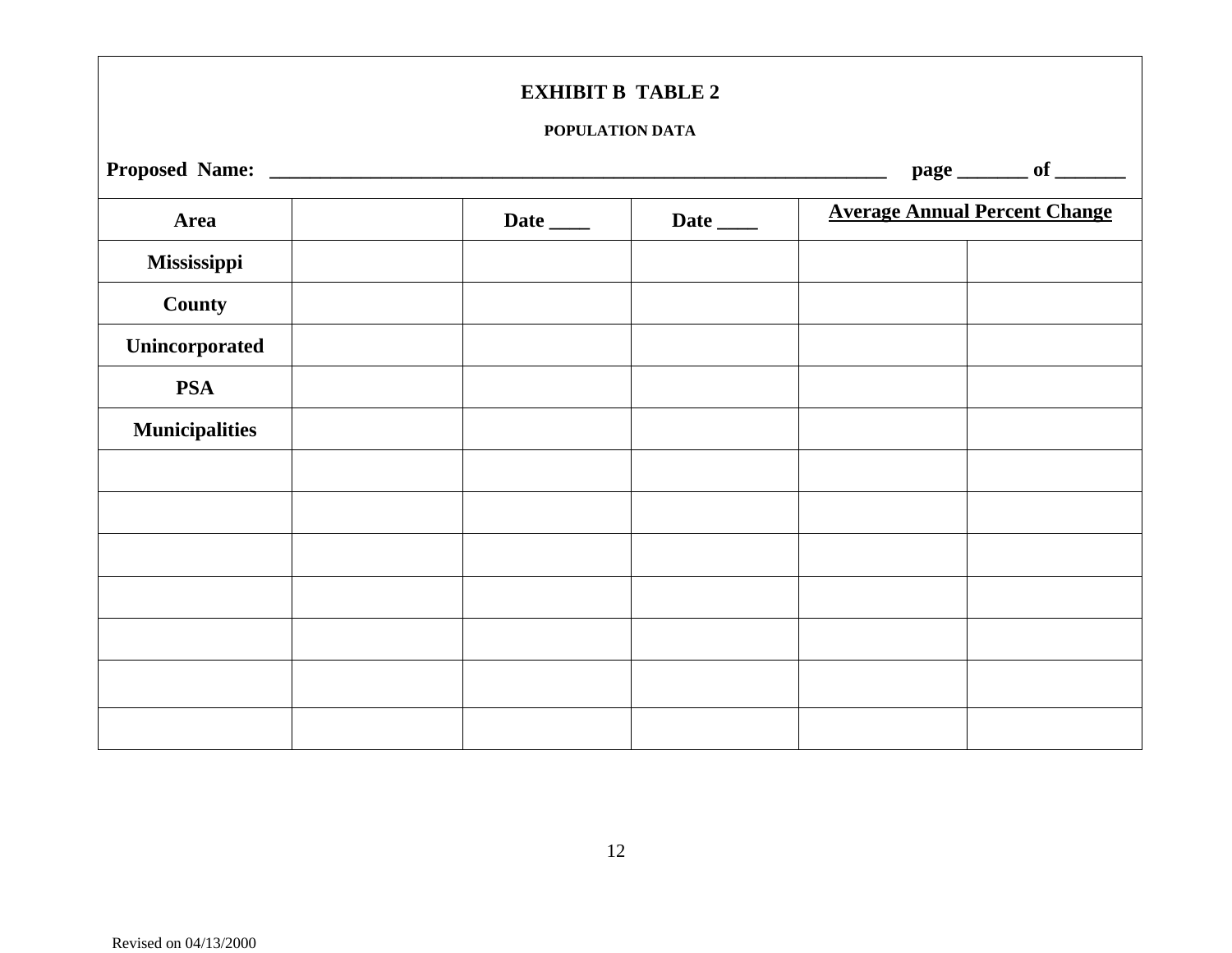### **INCOME DATA**

| Date Date Date Date Date<br>$\frac{1}{2}$ \$<br>$\frac{\text{I}}{\text{I}}$ $\frac{\text{I}}{\text{I}}$ $\frac{\text{I}}{\text{I}}$ $\frac{\text{I}}{\text{I}}$ $\frac{\text{I}}{\text{I}}$ $\frac{\text{I}}{\text{I}}$ $\frac{\text{I}}{\text{I}}$ $\frac{\text{I}}{\text{I}}$ $\frac{\text{I}}{\text{I}}$ $\frac{\text{I}}{\text{I}}$ $\frac{\text{I}}{\text{I}}$ $\frac{\text{I}}{\text{I}}$ $\frac{\text{I}}{\text{I}}$ $\frac{\text{I}}{\text{I}}$ $\frac{\text{I}}{\text{$<br>$\sim$ |              |               | Date $\_\_\_\_\_\_\$                                                        |               |
|--------------------------------------------------------------------------------------------------------------------------------------------------------------------------------------------------------------------------------------------------------------------------------------------------------------------------------------------------------------------------------------------------------------------------------------------------------------------------------------------|--------------|---------------|-----------------------------------------------------------------------------|---------------|
|                                                                                                                                                                                                                                                                                                                                                                                                                                                                                            |              |               |                                                                             |               |
|                                                                                                                                                                                                                                                                                                                                                                                                                                                                                            |              |               |                                                                             |               |
|                                                                                                                                                                                                                                                                                                                                                                                                                                                                                            |              |               |                                                                             |               |
|                                                                                                                                                                                                                                                                                                                                                                                                                                                                                            |              |               |                                                                             |               |
|                                                                                                                                                                                                                                                                                                                                                                                                                                                                                            |              |               |                                                                             |               |
| County<br>$\frac{6}{9}$                                                                                                                                                                                                                                                                                                                                                                                                                                                                    | <b>State</b> | $\frac{6}{6}$ | <b>PSA</b>                                                                  | $\frac{0}{0}$ |
|                                                                                                                                                                                                                                                                                                                                                                                                                                                                                            |              |               |                                                                             |               |
|                                                                                                                                                                                                                                                                                                                                                                                                                                                                                            |              |               |                                                                             |               |
|                                                                                                                                                                                                                                                                                                                                                                                                                                                                                            |              |               |                                                                             |               |
|                                                                                                                                                                                                                                                                                                                                                                                                                                                                                            |              |               |                                                                             |               |
|                                                                                                                                                                                                                                                                                                                                                                                                                                                                                            |              |               | * These categories of income distribution may change between U.S. Censuses. |               |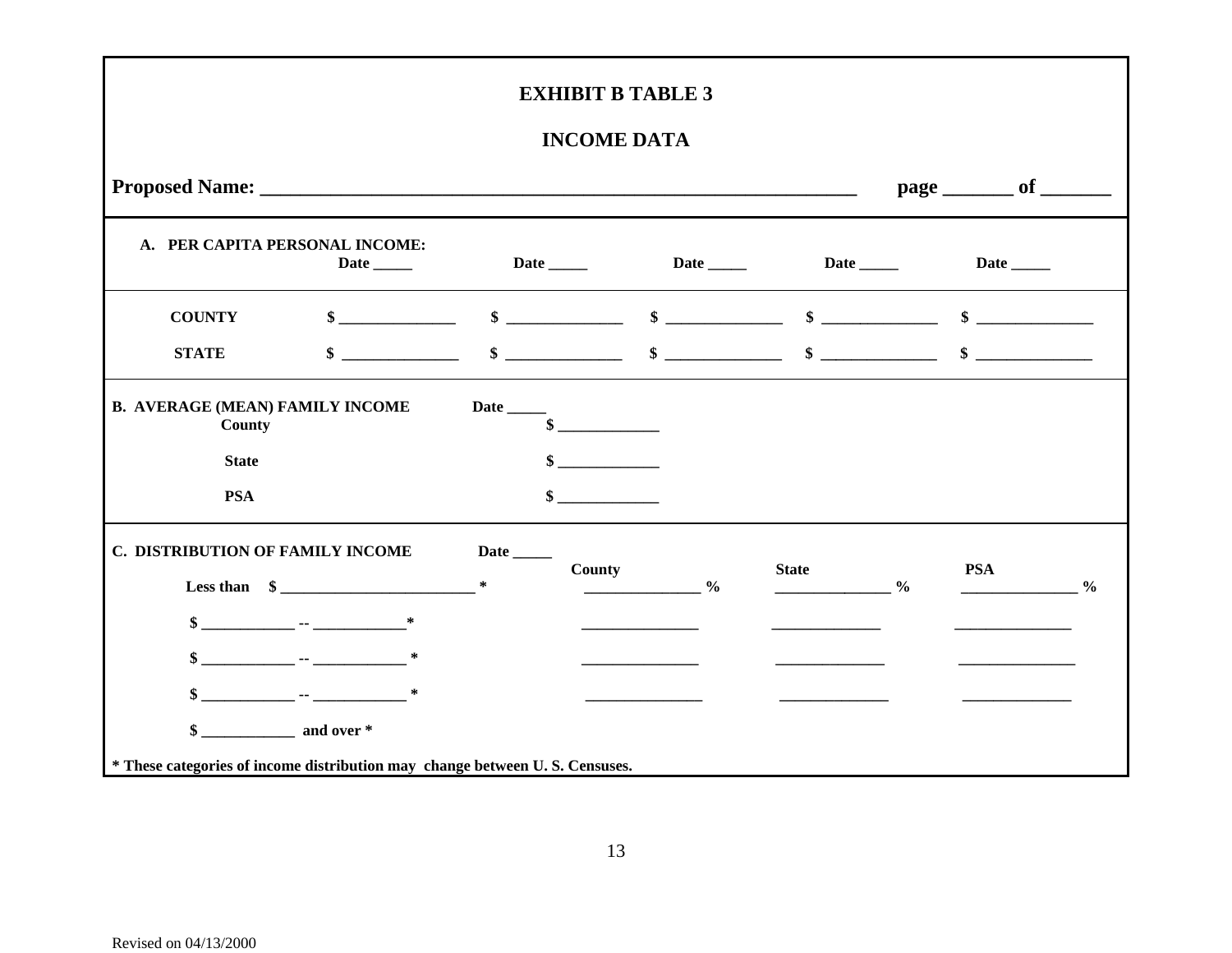# **EXHIBIT B – TABLE 4**

**Proposed Name: \_\_\_\_\_\_\_\_\_\_\_\_\_\_\_\_\_\_\_\_\_\_\_\_\_\_\_\_\_\_\_\_\_\_\_\_\_\_\_\_\_\_\_\_\_\_\_\_\_\_\_\_\_\_\_\_\_\_\_\_\_\_\_\_\_\_\_\_\_\_\_\_\_\_\_\_\_\_\_\_\_\_\_\_\_\_ page \_\_\_\_\_\_\_ of \_\_\_\_\_\_\_** 

# **UNEMPLOYMENT RATES**

# **ANNUAL UNEMPLOYMENT RATES**

| Date          |   |   |   |   |   |
|---------------|---|---|---|---|---|
| <b>County</b> | % | % | % | % | % |
| <b>State</b>  |   |   |   |   |   |

| UNEMPLOYMENT RATES FOR MONTHS OF CURRENT YEAR |      |      |      |      |            |      |      |      |       |      |      |      |
|-----------------------------------------------|------|------|------|------|------------|------|------|------|-------|------|------|------|
|                                               | Jan. | Feb. | Mar. | Apr. | <b>May</b> | June | July | Aug. | Sept. | Oct. | Nov. | Dec. |
| County                                        |      |      |      |      |            |      |      |      |       |      |      |      |
| <b>State</b>                                  |      |      |      |      |            |      |      |      |       |      |      |      |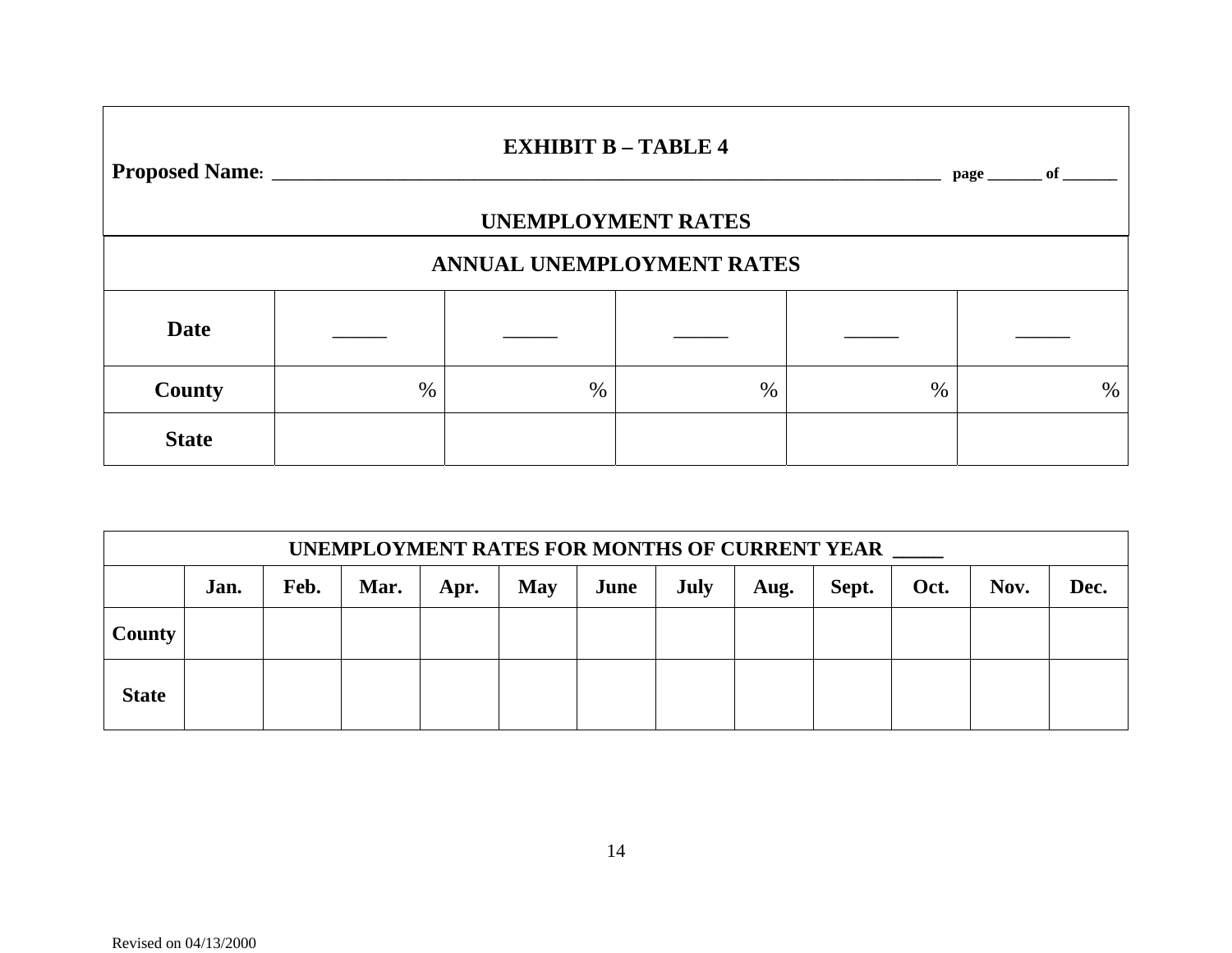# **EXHIBIT B – TABLE 5 NONRESIDENTIAL ACTIVITY – PSA**

| <b>Proposed Name:</b> |  |
|-----------------------|--|
|-----------------------|--|

page \_\_\_\_\_\_\_\_\_ of \_

| <b>MAP</b><br><b>CODE</b> | <b>DESCRIPTION/NAME</b> | <b>DIRECTION</b><br><b>DISTANCE</b><br><b>FROM SITE</b> | # OF<br><b>SHOPS</b> | # $OF$<br><b>EMPLOYEES</b> | <b>ANNUAL</b><br><b>PAYROLL</b> | <b>TYPE OF</b><br><b>ACTIVITY</b> |
|---------------------------|-------------------------|---------------------------------------------------------|----------------------|----------------------------|---------------------------------|-----------------------------------|
|                           |                         |                                                         |                      |                            |                                 |                                   |
|                           |                         |                                                         |                      |                            |                                 |                                   |
|                           |                         |                                                         |                      |                            |                                 |                                   |
|                           |                         |                                                         |                      |                            |                                 |                                   |
|                           |                         |                                                         |                      |                            |                                 |                                   |
|                           |                         |                                                         |                      |                            |                                 |                                   |
|                           |                         |                                                         |                      |                            |                                 |                                   |
|                           |                         |                                                         |                      |                            |                                 |                                   |
|                           |                         |                                                         |                      |                            |                                 |                                   |
|                           |                         |                                                         |                      |                            |                                 |                                   |
|                           |                         |                                                         |                      |                            |                                 |                                   |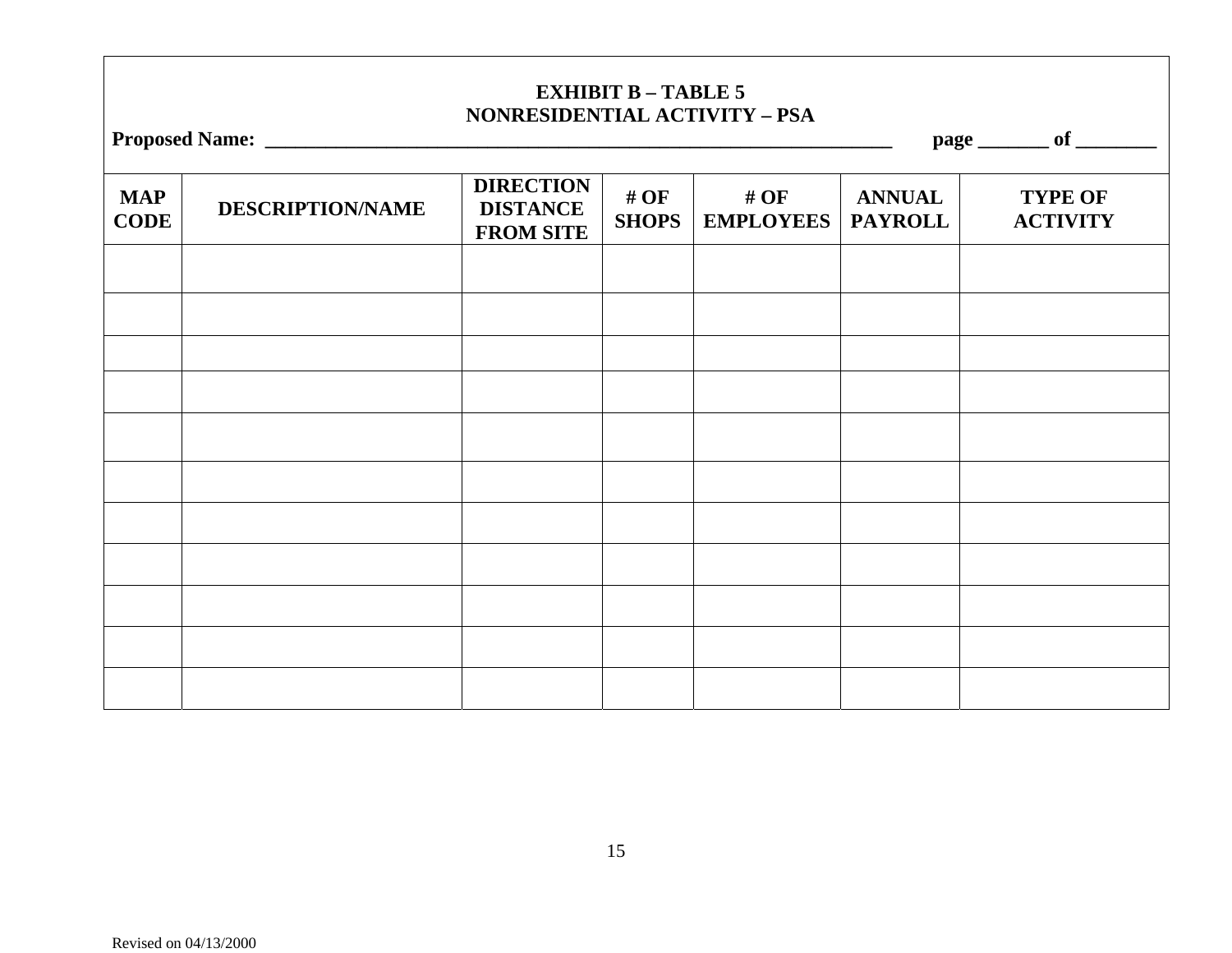#### **EXHIBIT C**

#### **CAPITAL STRUCTURE**

#### **(Section 81-3-11, Mississippi Code of 1972, Annotated and Amended)**

#### ON A SEPARATE SHEET OF PAPER:

- 1. (a) Describe the proposed capital structure of Bank and explain why, in your opinion, such capital structure is adequate.
	- (b) Discuss the purpose for which shares are to be authorized but unissued.
- 2. (a) Attach a list of all of the subscribers to the capital stock of Bank, showing name, place of residence (city and state only), and number of shares subscribed to. Any changes in proposed subscribers shall be reported promptly to the Department and in any event, within 30 days or prior to opening, whichever occurs first.
	- (b) Attach a blank copy of the stock subscription agreement form, which will be used to obtain stock subscriptions. The form should contain a statement, under oath, that the subscriber subscribes in good faith in his/her own right and not as agent or attorney for any undisclosed person.
- 3. (a) What percentage of ownership will be held directly or indirectly by each of the proposed directors and officers? (In answering this question, include the actual and beneficial ownership of family members, and affiliated or controlled business organizations, partnerships, trusts or corporations.)
	- (b) What percentage will be held by:
		- (1) Persons residing in the PSA: (2) city; and (3) The county, (excluding those in (1) and (2),

in which Bank is proposed to be located?

- 4. Are any of the proposed stockholders of five percent or more of Bank's stock, other than directors and officers, connected with any other financial institution in Mississippi by way of employment, directorship or ownership? If so, describe in detail such relationship.
- 5. Indicate if any of the proposed stockholders, other than directors or officers, are elected or appointed public officials. If so, describe such position and indicate the term of office.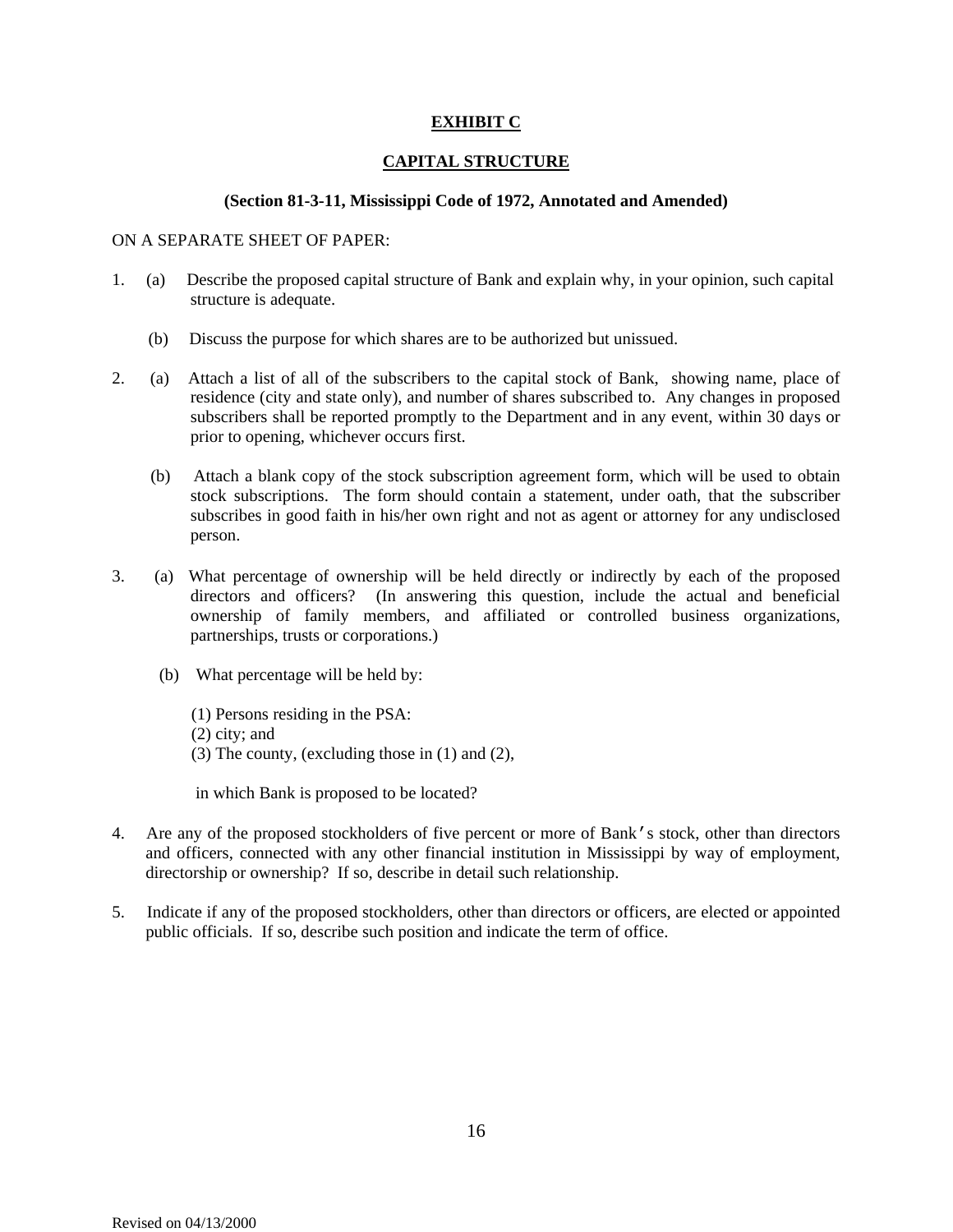# **EXHIBIT D**

# **DIRECTORS AND OFFICERS (Section 81-3-9, Mississippi Code of 1972, Annotated and Amended)**

### 1. Proposed Directors:

| <b>Name and Address</b> | Occupation | Number of<br><b>Shares</b> | % of Total<br><b>Shares</b> |
|-------------------------|------------|----------------------------|-----------------------------|
|                         |            |                            |                             |
|                         |            |                            |                             |
|                         |            |                            |                             |
|                         |            |                            |                             |
|                         |            |                            |                             |
|                         |            |                            |                             |
| <b>TOTALS</b>           |            |                            |                             |

 2. Major Stock Subscribers (subscribers (other than directors or officers) to 5% or more of the total proposed issue of stock):

| <b>Name and Address</b> | Occupation | <b>Number of</b><br><b>Shares</b> | % of Total<br><b>Shares</b> |
|-------------------------|------------|-----------------------------------|-----------------------------|
|                         |            |                                   |                             |
|                         |            |                                   |                             |
|                         |            |                                   |                             |
|                         |            |                                   |                             |
|                         |            |                                   |                             |
| <b>TOTALS</b>           |            |                                   |                             |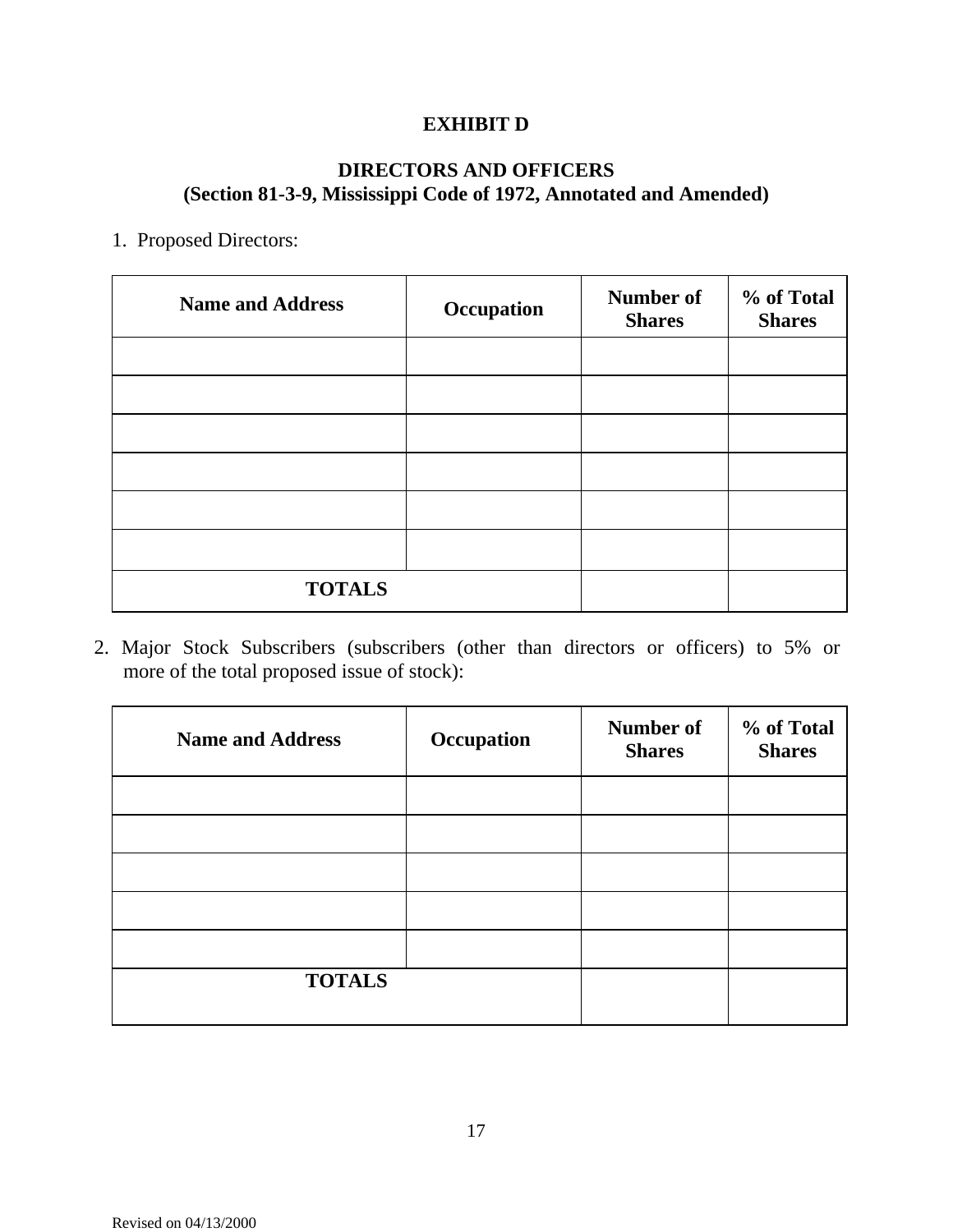| <b>Name, Address and Proposed Position</b> | Occupation | <b>Number</b><br>of<br><b>Shares</b> | $%$ of<br><b>Total</b><br><b>Shares</b> |
|--------------------------------------------|------------|--------------------------------------|-----------------------------------------|
|                                            |            |                                      |                                         |
|                                            |            |                                      |                                         |
|                                            |            |                                      |                                         |
|                                            |            |                                      |                                         |
|                                            |            |                                      |                                         |
|                                            |            |                                      |                                         |
|                                            |            |                                      |                                         |

3. Active Management: (Proposed Chief Executive Officer and proposed Operations Officers, if known):

4. List the qualifications of the proposed directors and officers to operate a bank successfully.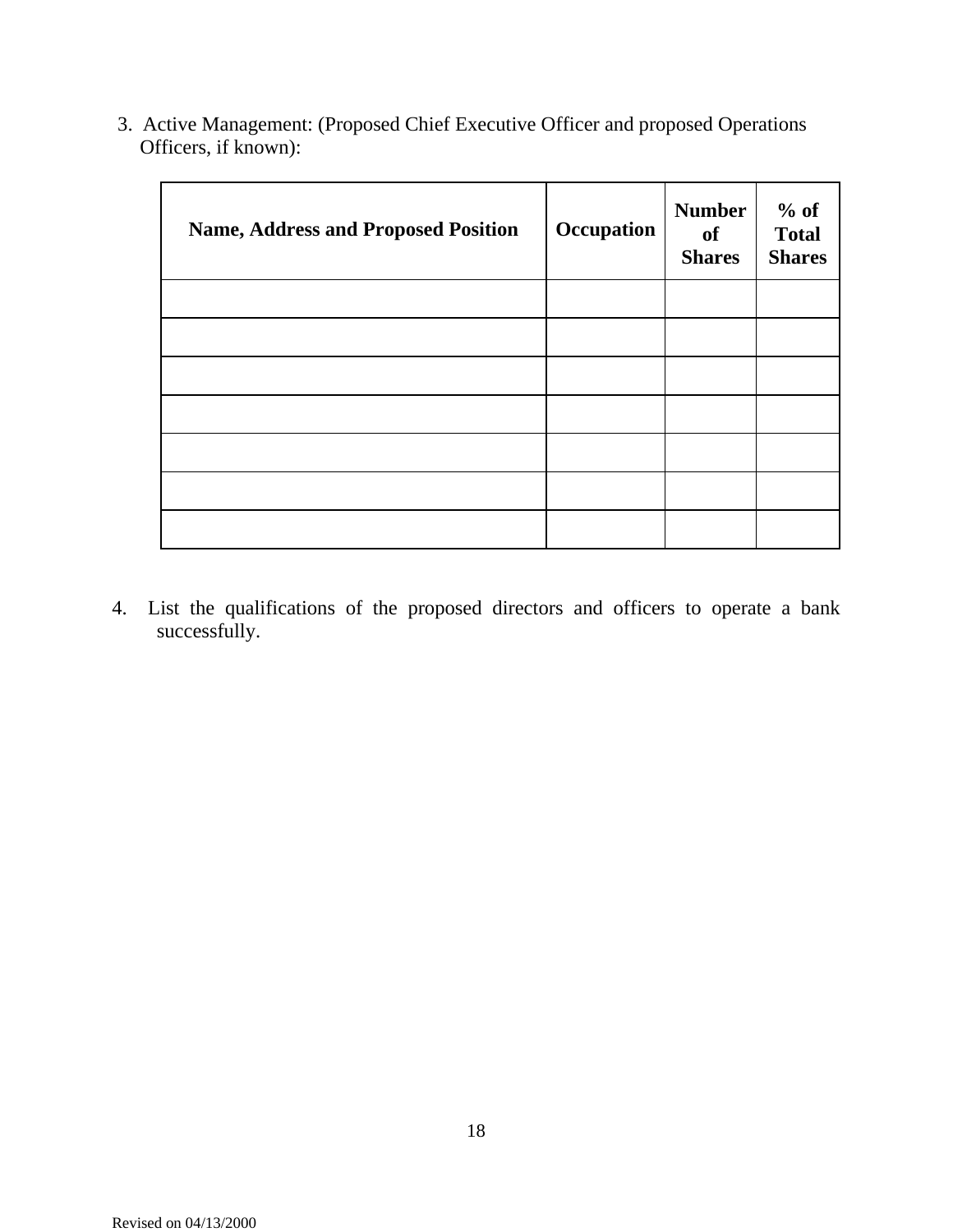5. Are any of the proposed directors or officers of Bank connected with any other bank or financial institution in Mississippi by way of employment, directorship or ownership? If so, describe in detail such relationship and comment on plans for continuing such relationship.

6. Indicate if any of the proposed directors or officers are elected or appointed public officials. If so, describe such position and indicate the term of office.

 7. Submit biographical and financial information, as applicable, for each proposed Director, President, Chief Executive Officer (if other than the President), Operations Officer, Trust Officer and each person subscribing to five percent or more of Bank's stock.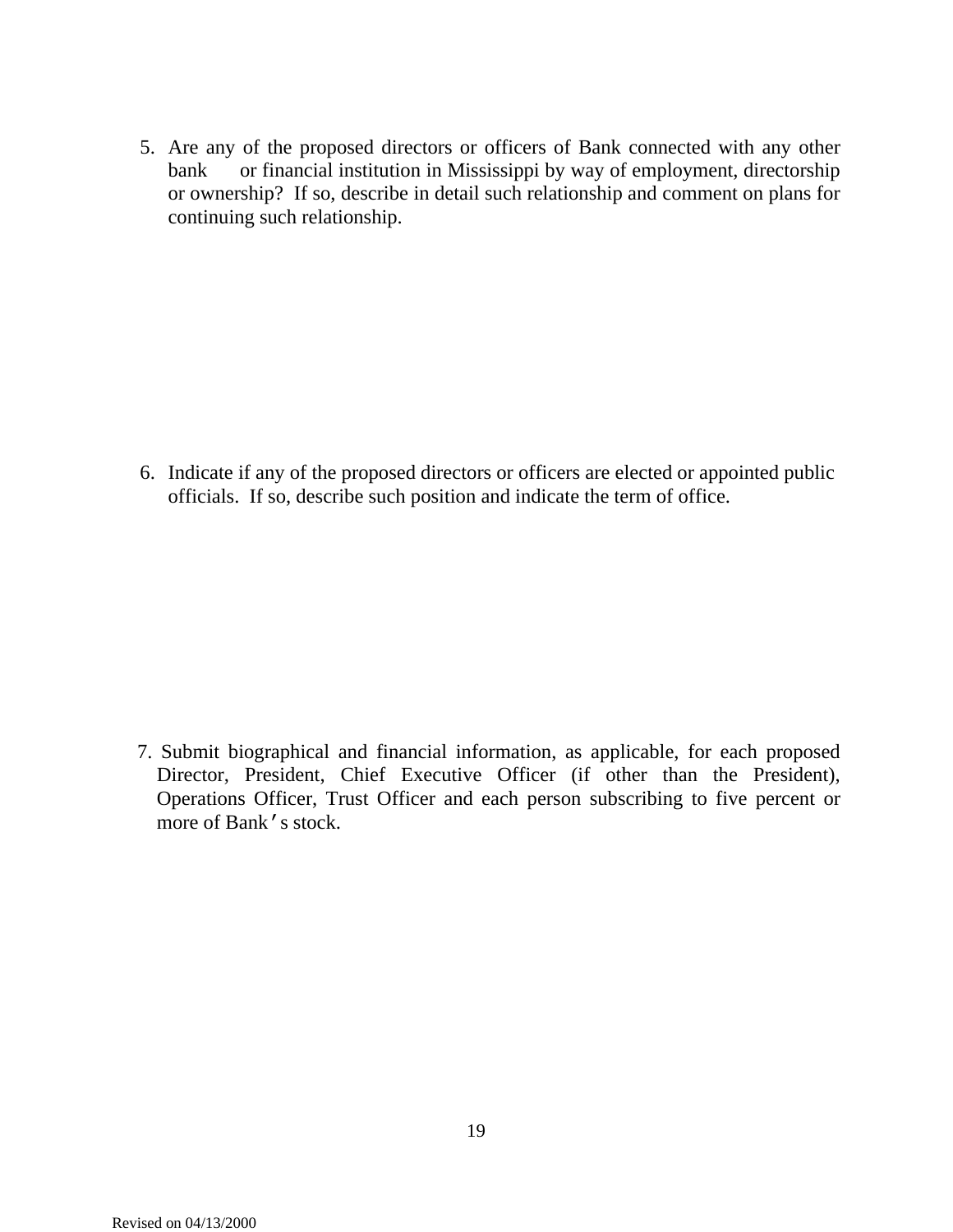## **EXHIBIT E**

### **BANKING HOUSE QUARTERS (Section 81-5-87, Mississippi Code of 1972, Annotated and Amended)**

- 1. Proposed investment in fixed assets; type of occupancy (Check all which apply to indicate both type of quarters at opening and contemplated permanent quarters).
	- Permanent quarters leased (complete 2 and 3 below)
	- Permanent quarters owned (complete 2 and 4 below)
	- Temporary quarters (complete 5 below)
- 2. Description of Premises:

Type of Construction of Building

Details of Building Interior (Mention all employee facilities and size of lobby area)

3. Premises Leased:

Cost or Appraised

Name of Owner Value of Premises Insurance to be Carried

Cost and Description of Leasehold Improvements Annual Rental

Terms of Lease (include renewal options)

Attach a copy of the lease agreement.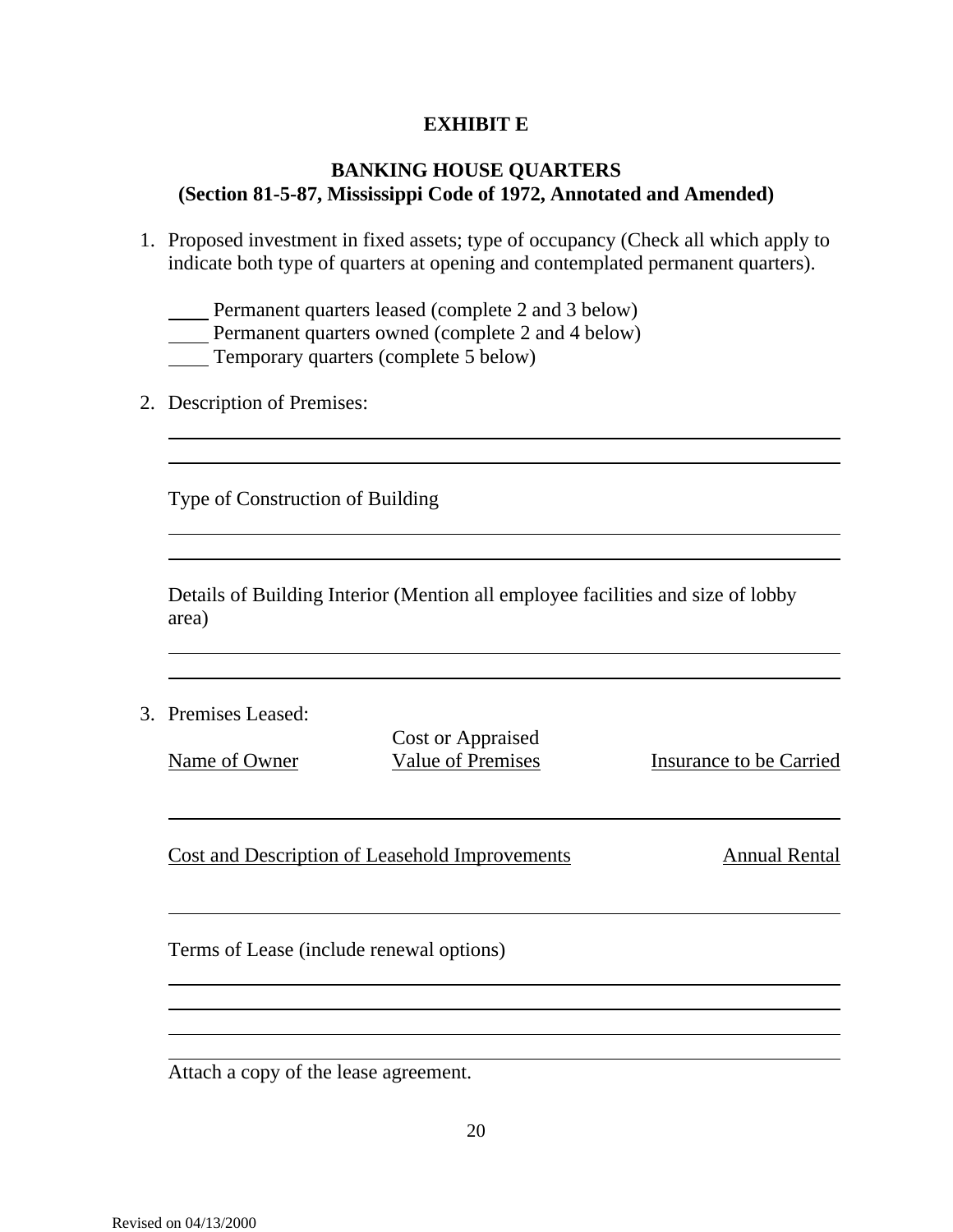- 4. Premises Owned:
	- (1) Existing Structure Name of Seller Date Constructed Cost to Bank

Cost and Description of Necessary Repairs and Alterations

Assessed Insurance to Estimated Annual Depreciation Valuation be carried Depreciation Method

(2) Proposed Structure - (in estimating cost of construction, include architect=s fee, site preparation, paving and landscaping)

| Name of Seller of Lot              |                            | Cost of Lot to Bank                     | <b>Construction Cost</b> |  |
|------------------------------------|----------------------------|-----------------------------------------|--------------------------|--|
| Estimated<br>Assessed<br>Valuation | Insurance to<br>be carried | <b>Estimated Annual</b><br>Depreciation | Depreciation<br>Method   |  |

Is the Bank structure to be designed to permit additions to the building at a later date?

5. Temporary Quarters:

Name of Owner Cost or Monthly Rental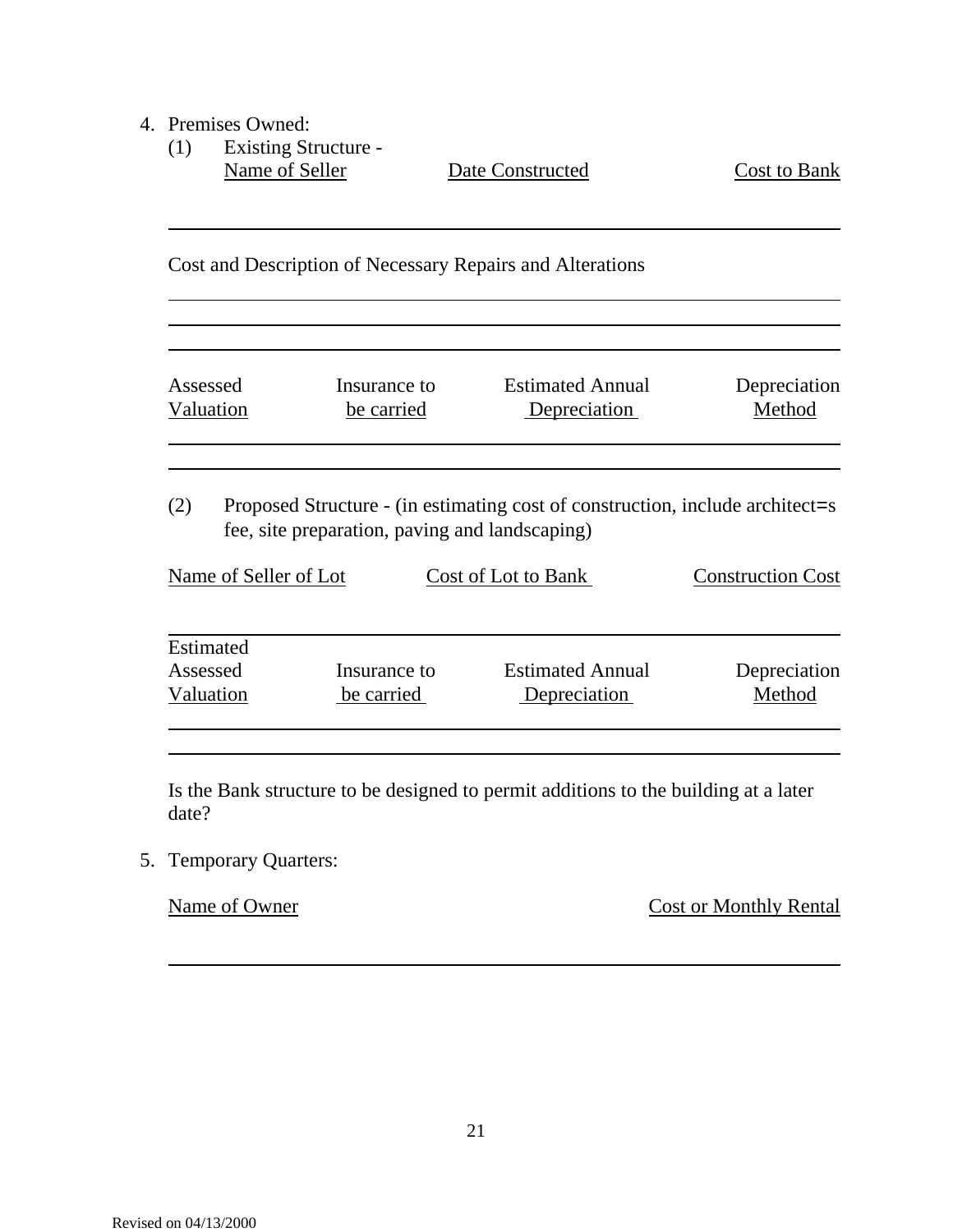If the use of temporary quarters is contemplated, attach supplemental schedule to provide the following additional information:

- (1) Precise location of temporary quarters (street number, if one is assigned, or other identification) and post office should be shown. If the site of the temporary quarters is the same property acquired for the permanent building, this fact should be included. If the site of the temporary quarters is other than the permanent building site, furnish (a) distance from permanent to temporary site and (b) details of lease or rental arrangement.
- (2) If temporary quarters are to be purchased, include the cost and the approximate resale value.
- (3) If temporary quarters are to be leased, include the identity of the lessor, the monthly rental, and whether a minimum lease is involved.
- (4) Estimated time required for preparing temporary quarters for use and approximate time temporary quarters will be used.
- 6. Do proposed fixed asset expenditures conform to statutory limitations? YES NO If No, describe the deficiency and management's plans to correct it.

**\_\_\_\_\_\_\_\_\_\_\_\_\_\_\_\_\_\_\_\_\_\_\_\_\_\_\_\_\_\_\_\_\_\_\_\_\_\_\_\_\_\_\_\_\_\_\_\_\_\_\_\_\_\_\_\_\_\_\_\_\_\_\_\_\_\_ \_\_\_\_\_\_\_\_\_\_\_\_\_\_\_\_\_\_\_\_\_\_\_\_\_\_\_\_\_\_\_\_\_\_\_\_\_\_\_\_\_\_\_\_\_\_\_\_\_\_\_\_\_\_\_\_\_\_\_\_\_\_\_\_\_\_ \_\_\_\_\_\_\_\_\_\_\_\_\_\_\_\_\_\_\_\_\_\_\_\_\_\_\_\_\_\_\_\_\_\_\_\_\_\_\_\_\_\_\_\_\_\_\_\_\_\_\_\_\_\_\_\_\_\_\_\_\_\_\_\_\_\_** 

7. Insider Transactions:

If property is to be purchased or leased from a director, officer, stockholder of bank or any affiliate of said bank, or from an affiliate or controlled company of any officer, director or stockholder, state the name of such person or company and describe the details of the proposed transaction.

**\_\_\_\_\_\_\_\_\_\_\_\_\_\_\_\_\_\_\_\_\_\_\_\_\_\_\_\_\_\_\_\_\_\_\_\_\_\_\_\_\_\_\_\_\_\_\_\_\_\_\_\_\_\_\_\_\_\_\_\_\_\_\_\_\_\_ \_\_\_\_\_\_\_\_\_\_\_\_\_\_\_\_\_\_\_\_\_\_\_\_\_\_\_\_\_\_\_\_\_\_\_\_\_\_\_\_\_\_\_\_\_\_\_\_\_\_\_\_\_\_\_\_\_\_\_\_\_\_\_\_\_\_ \_\_\_\_\_\_\_\_\_\_\_\_\_\_\_\_\_\_\_\_\_\_\_\_\_\_\_\_\_\_\_\_\_\_\_\_\_\_\_\_\_\_\_\_\_\_\_\_\_\_\_\_\_\_\_\_\_\_\_\_\_\_\_\_\_\_ \_\_\_\_\_\_\_\_\_\_\_\_\_\_\_\_\_\_\_\_\_\_\_\_\_\_\_\_\_\_\_\_\_\_\_\_\_\_\_\_\_\_\_\_\_\_\_\_\_\_\_\_\_\_\_\_\_\_\_\_\_\_\_\_\_\_**